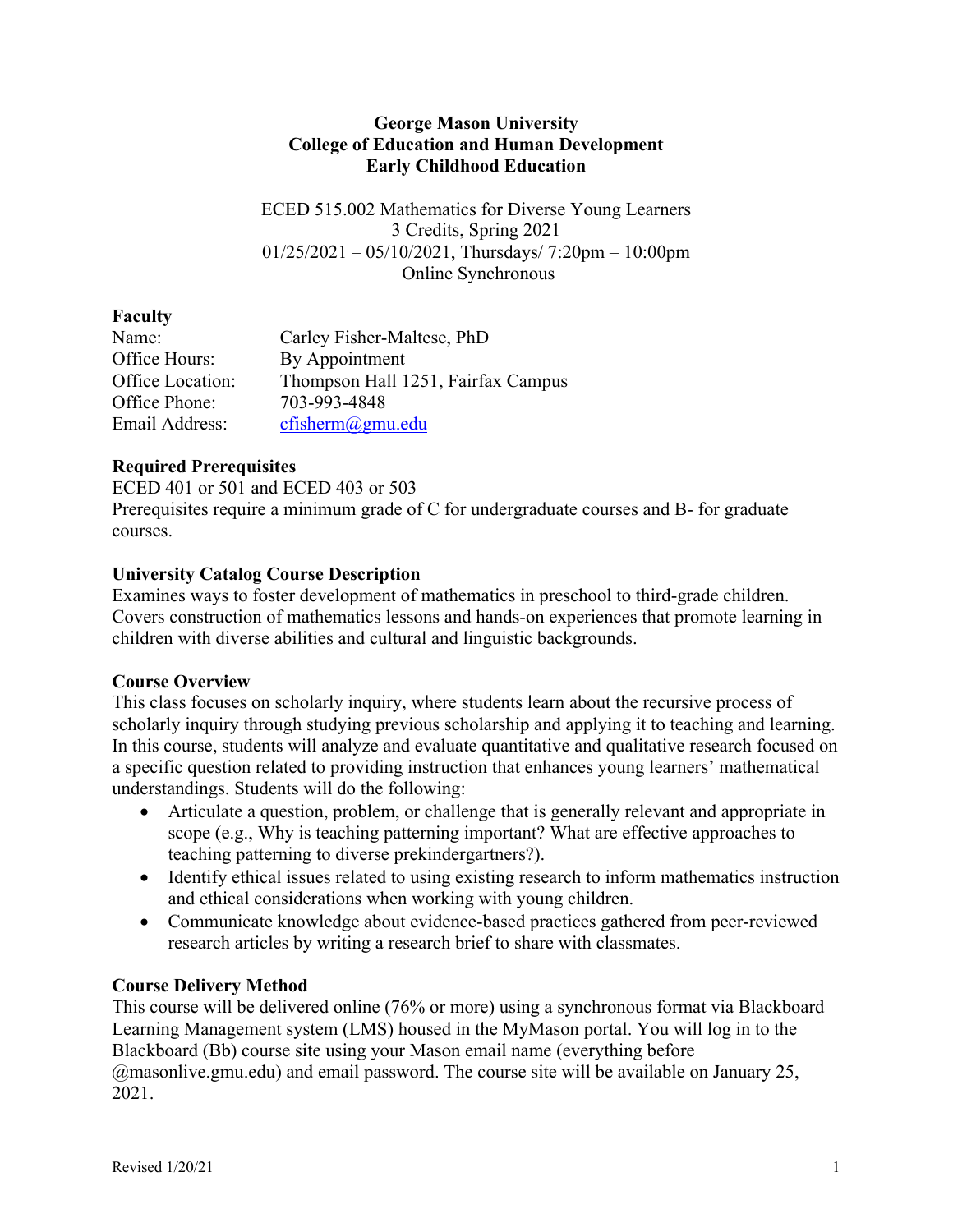**Under no circumstances, may candidates/students participate in online class sessions (either by phone or Internet) while operating motor vehicles. Further, as expected in a faceto-face class meeting, such online participation requires undivided attention to course content and communication.**

#### *Technical Requirements*

To participate in this course, students will need to satisfy the following technical requirements:

- High-speed Internet access with standard up-to-date browsers. To get a list of Blackboard's supported browsers see https://help.blackboard.com/Learn/Student/Getting\_Started/Browser\_Support#supportedbrowsers To get a list of supported operation systems on different devices see https://help.blackboard.com/Learn/Student/Getting\_Started/Browser\_Support#testeddevices-and-operating-systems
- Students must maintain consistent and reliable access to their GMU email and Blackboard, as these are the official methods of communication for this course.
- Students will need a headset microphone for use with the Blackboard Collaborate web conferencing tool.
- Students may be asked to create logins and passwords on supplemental websites and/or to download trial software to their computer or tablet as part of course requirements.
- The following software plug-ins for PCs and Macs, respectively, are available for free download:
	- o Adobe Acrobat Reader: https://get.adobe.com/reader/
	- o Windows Media Player: https://support.microsoft.com/en-us/help/14209/get-windows-media-player
	- o Apple Quick Time Player: www.apple.com/quicktime/download/

### *Expectations*

- Course Week: Our course week will begin on the day that our synchronous meetings take place as indicated on the Schedule of Classes.
- Log-in Frequency: Students must actively check the course Blackboard site and their GMU email for communications from the instructor, class discussions, and/or access to course materials at least 4 times per week.
- Participation: Students are expected to actively engage in all course activities throughout the semester, which includes viewing all course materials, completing course activities and assignments, and participating in course discussions and group interactions.
- Technical Competence: Students are expected to demonstrate competence in the use of all course technology. Students who are struggling with technical components of the course are expected to seek assistance from the instructor and/or College or University technical services.
- Technical Issues: Students should anticipate some technical difficulties during the semester and should, therefore, budget their time accordingly. Late work will not be accepted based on individual technical issues.
- Workload: Please be aware that this course is **not** self-paced. Students are expected to meet *specific deadlines* and *due dates* listed in the **Class Schedule** section of this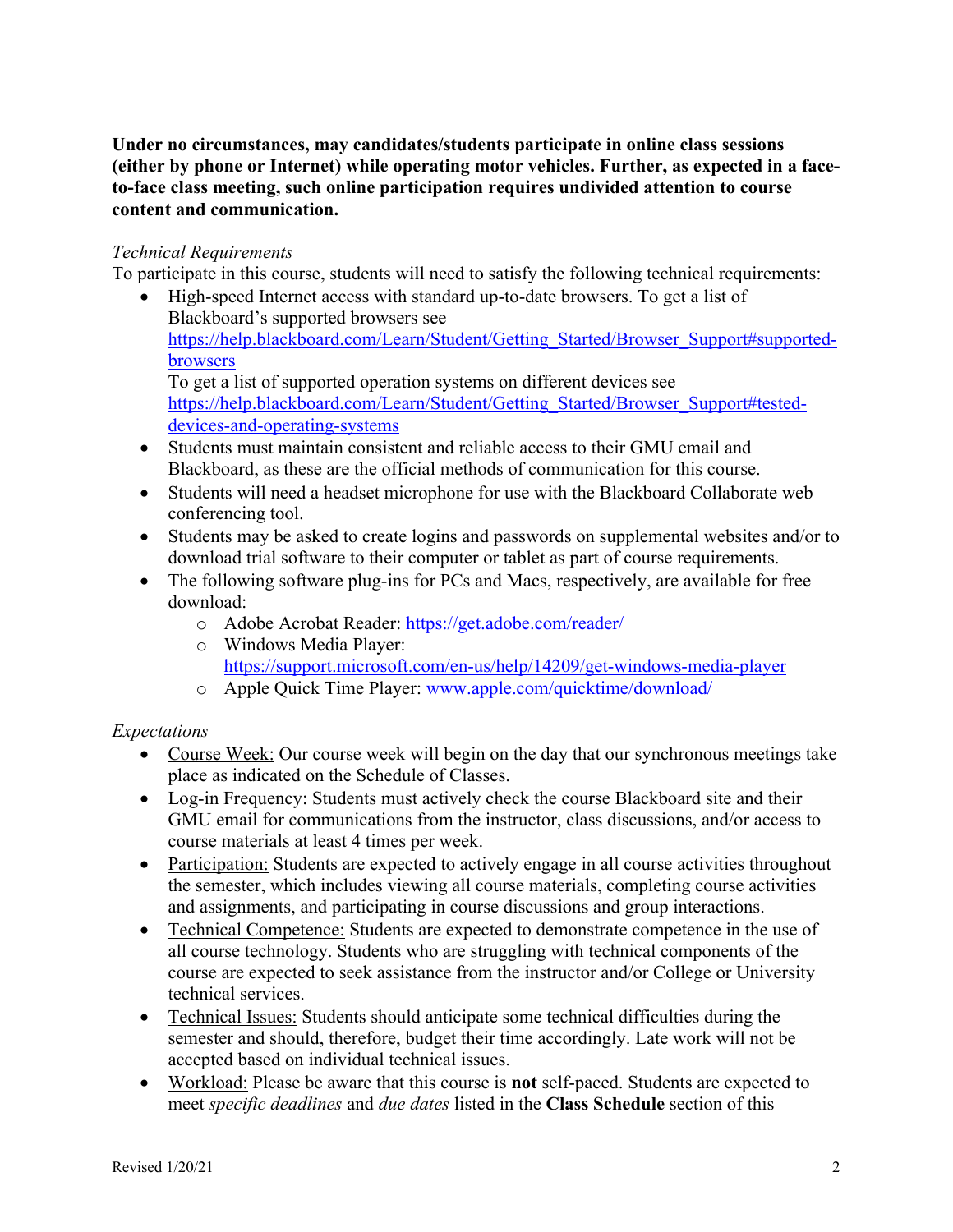syllabus. It is the student's responsibility to keep track of the weekly course schedule of topics, readings, activities and assignments due.

- Instructor Support: Students may schedule a one-on-one meeting to discuss course requirements, content, or other course-related issues. Those unable to come to a Mason campus can meet with the instructor via telephone or web conference. Students should email the instructor to schedule a one-on-one session, including their preferred meeting method and suggested dates/times.
- Netiquette: The course environment is a collaborative space. Experience shows that even an innocent remark typed in the online environment can be misconstrued. Students must always re-read their responses carefully before posting them, so as others do not consider them as personal offenses. *Be positive in your approach with others and diplomatic in selecting your words*. Remember that you are not competing with classmates, but sharing information and learning from others. All faculty are similarly expected to be respectful in all communications.
- Accommodations: Online learners who require effective accommodations to ensure accessibility must be registered with George Mason University Disability Services.

### **Learner Outcomes or Objectives**

This course is designed to enable students to do the following:

- 1. Explain how previous mathematics content coursework has developed understandings of mathematics content identified in *Virginia's Foundation Blocks for Early Learning: Comprehensive Standards for Four-Year-Olds* and the *Virginia Mathematics Standards of Learning* and explain how these standards provide a sound foundation for teaching mathematics in prekindergarten through third grade.
- 2. Discuss the contributions of different cultures toward the development of mathematics and the role of mathematics in culture and society.
- 3. Describe the role of family and community knowledge, experience, and resources in planning and implementing mathematics content in the curriculum.
- 4. Explain the sequential nature and vertical progression of mathematics and the multiple representations of mathematical concepts and procedures.
- 5. Use the five processes: reasoning mathematically, solving problems, communicating mathematics effectively, making mathematical connections, and using mathematical models and representations at different levels of complexity.
- 6. Plan instruction guided by the *Virginia's Foundation Blocks for Early Learning: Comprehensive Standards for Four-Year-Olds, the Virginia Standards of Learning for Mathematics*, and the standards identified by the National Council of Teachers of Mathematics in the following content areas: (a) number systems, their structure, basic operations, and properties; (b) elementary number theory, ratio, proportion, and percent; (c) algebra; (d) geometry; and (e) probability and statistics.
- 7. Evaluate, select, and adapt a variety of instructional materials, manipulatives, technologies, and teaching strategies to engage diverse young learners in mathematics.
- 8. Describe strategies to help young children become mathematically literate, think critically and creatively, and to see the relationships between mathematics and other content areas.
- 9. Construct mathematics experiences in an environment that promotes equity and responds to cultural, linguistic, and ability diversity.
- 10. Describe the appropriate use of calculators and technology in the teaching and learning of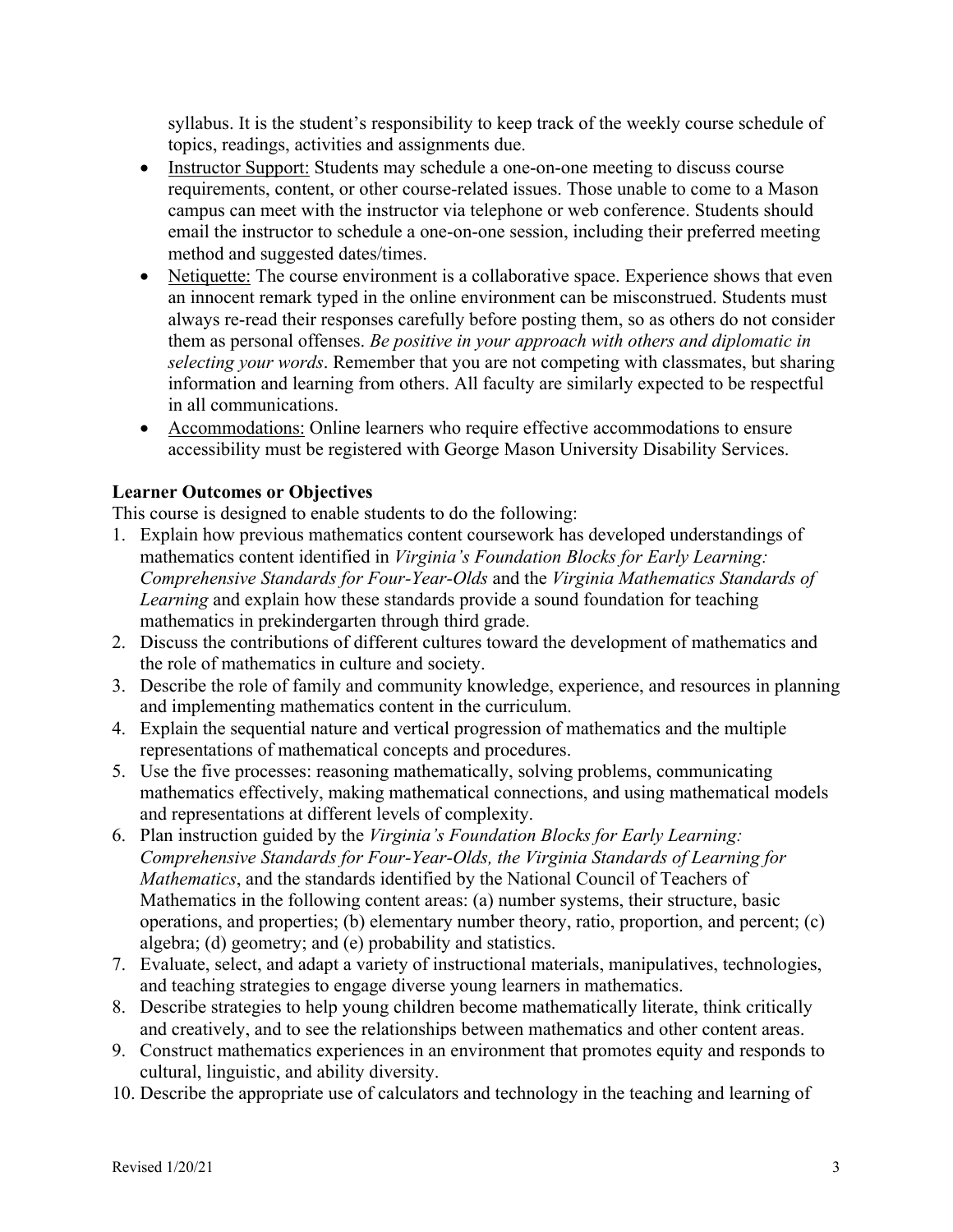mathematics, including virtual manipulatives.

- 11. Develop informal assessment strategies to describe young children's understanding of mathematics concepts.
- 12. Analyze and evaluate qualitative and quantitative research literature to determine effective evidence-based practices for diverse young learners and inform instruction and use technology for learning, research, and communication.
- 13. Summarize and present research on evidence-based practices in teaching mathematics with diverse young children.
- 14. Engage in reflection, collaboration, and continuous learning to develop professionally.
- 15. Exhibit standards of professionalism, ethical standards, and personal integrity with children, families, and professionals in the field and in interactions with classmates, the instructor, the field experience coordinator, and others.
- 16. Use writing as an instructional and assessment tool to generate, gather, plan, organize, and to communicate for a variety of purposes; integrate correct written conventions (i.e., grammar, usage, mechanics, and spelling); and format using current APA style.

**Professional Standards –** Virginia Professional Studies Competencies, Virginia Early Childhood Special Education Endorsement Competencies, Virginia Early/Primary Education PreK-3 EPK3 Endorsement Competencies, Interstate Teacher Assessment and Support Consortium (InTASC) Standards, Council of Exceptional Children (CEC) and Division of Early Childhood (DEC) Standards, and National Association for the Education of Young Children (NAEYC) Standards

Upon completion of this course, students will have met the following professional standards:

### **Virginia Early/Primary Education PreK-3 Endorsement Competencies**

Methods

Knowledge and Skills: Mathematics

### **Required Texts**

- American Psychological Association. (2020). *Publication manual of the American Psychological Association* (7th ed.). Washington, DC: Author.
- Copley, J. V. (2010). *The young child and mathematics* (2nd ed.). Washington, DC: National Association for the Education of Young Children. ISBN: 9781928896685
- National Council of Teachers of Mathematics. (2000). *Principles and standards for school mathematics*. Reston, VA: Author. http://www.nctm.org/standards/content.aspx?id=16909

National Council of Teachers of Mathematics. (2006). *Curriculum focal points for prekindergarten through grade 8 mathematics*. Reston, VA: Author. http://www.nctm.org/standards/content.aspx?id=270

Van de Walle, J., Lovin, L. A., Karp, K., & Bay-Williams, J. (2018). *Teaching student-centered mathematics: Developmentally appropriate instruction for grades pre-k-2 (2nd ed.).* New York, NY: Pearson.

Virginia Department of Education. (2009). Mathematics standards of learning. http://www.doe.virginia.gov/testing/sol/standards\_docs/index.shtml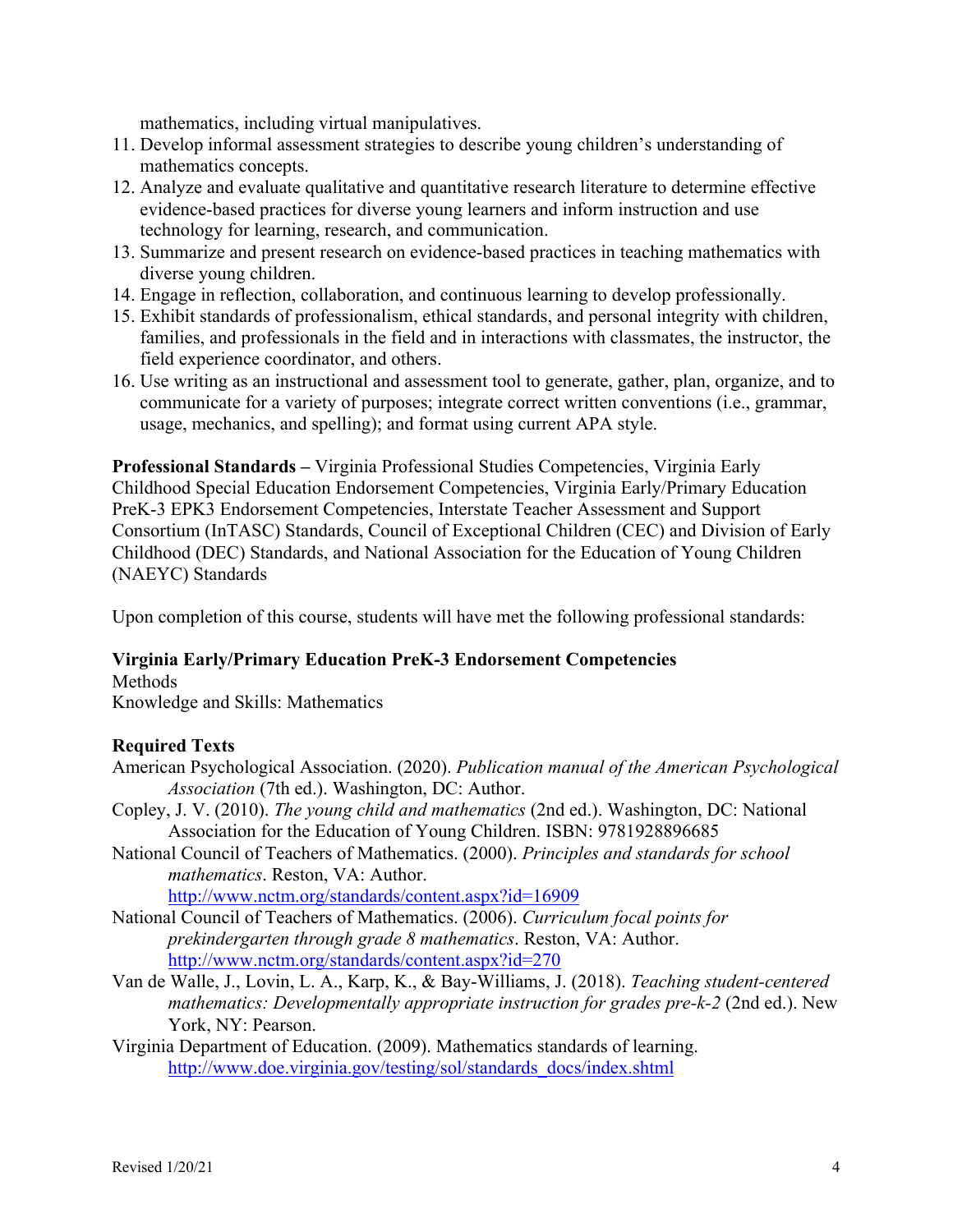Virginia Department of Education. (2016). Mathematics curriculum framework. http://www.doe.virginia.gov/testing/sol/standards\_docs/index.shtml

Access Blackboard for required and optional class readings.

#### **Course Performance Evaluation**

Students are expected to submit all assignments on time in the manner outlined by the instructor (e.g., Blackboard (Bb), Tk20/VIA, hard copy).

| <b>Assignments</b>                             | <b>Due Dates</b> | <b>Points</b> |
|------------------------------------------------|------------------|---------------|
| Attendance and Participation                   | Ongoing          | 25            |
| Self-Evaluation                                | April 29         |               |
| Personal Journal                               |                  | 10            |
| Part 1                                         | February 4       |               |
| Part 2                                         | April 29         |               |
| Mathematics Activity Share                     | Variable         | 15            |
| Teaching Math Through Picture Books Poster and | February 25      | 10            |
| Presentation                                   |                  |               |
| An Inquiry Into Evidence-Based Practices       | March 18         | 15            |
| <b>Research Brief</b>                          |                  | 10            |
| <b>Research Presentation</b>                   |                  | 5             |
| Online Mathematics Lesson Implementation and   |                  |               |
| Reflection                                     |                  | 25            |
| Planning the Lesson                            | April 1          | 10            |
| Collecting Data                                | April 1          | 5             |
| Reflecting on the Lesson & Link to Video       | April 22         | 10            |
| <b>Recorded Lesson</b>                         |                  |               |
| <b>TOTAL</b>                                   |                  | 100           |

• **Assignments and/or Examinations**

#### **Personal Journal (Part 1=5 points; Part 2=5 points)**

- **Part 1**: To initiate class experiences, students will write a critical reflection on their personal experiences as a learner of math (2 pages). They will use the following prompts to help guide their reflection process.
	- Begin with your earliest memories (give examples) and reflect until the present as a graduate student in a teacher preparation program.
	- Reflect on your experiences in school, out of school, in the context of your family, etc.
	- What thoughts do you tell yourself about math (e.g.,  $ANTs =$  automatic negative thoughts/assumptions/not truths)?
	- How do you see yourself as a math learner?
	- Why do you think you feel that way?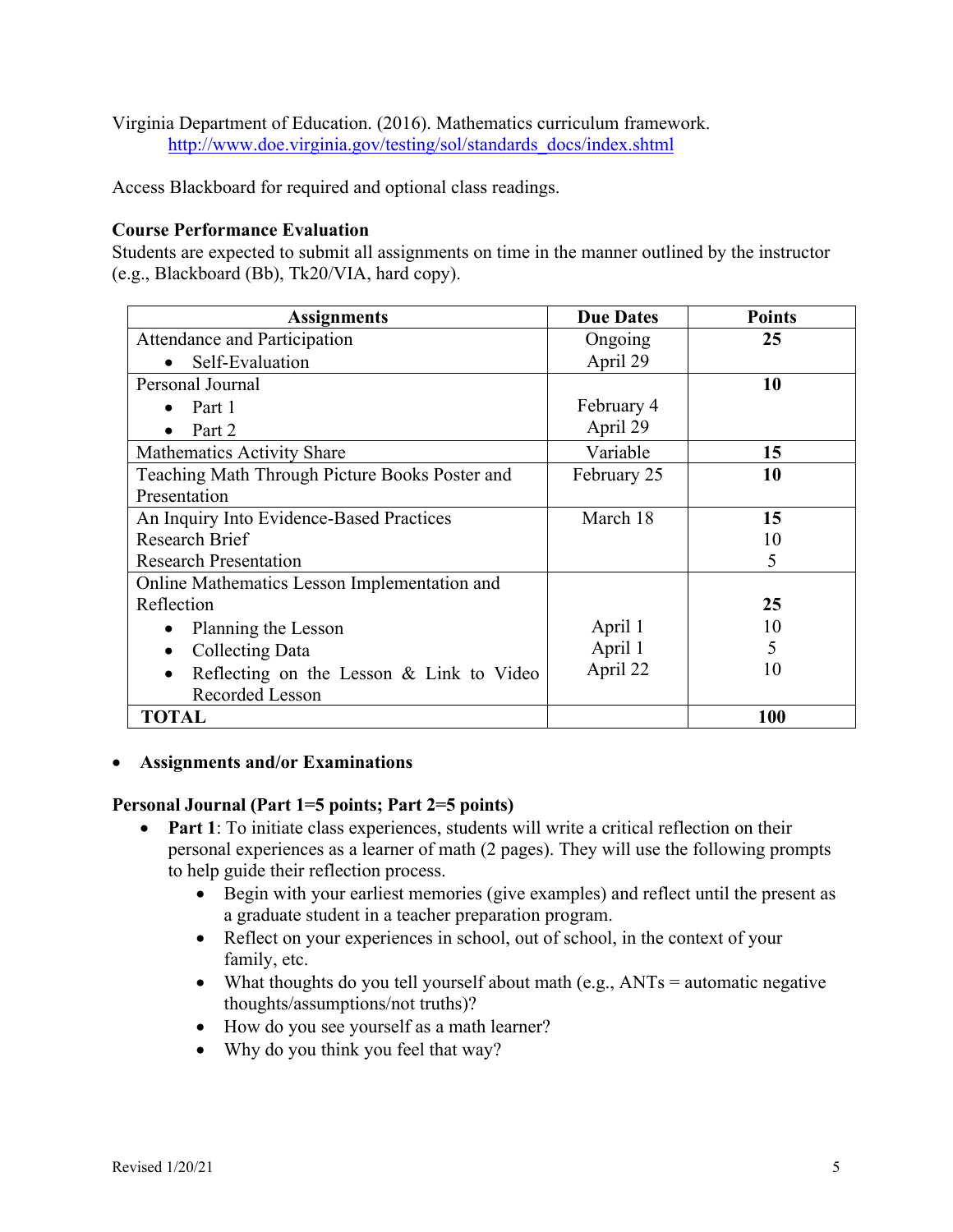- How do you think these experiences will shape you as a teacher of math? In other words, what positive impacts or challenges on your teaching practice do you foresee from your prior experiences or self-conception?
- **Part 2**: In conclusion of the course, students will revisit their initial thoughts in their first journal entry and reflect on how their thoughts and/or self-conception have changed, if at all (2 pages). They will use the following prompts to help guide their reflection process.
	- What thoughts do you tell yourself about math (e.g., ANTs)? Have your thoughts changed? Your self-conception related to math?
		- § If you did in the first place, do you still have ANTs?
		- What do you do if you have an ANT?
		- How does this change, if at all, how you will work with your future students?
	- How did learning about cognitive behavioral therapy (CBT) and transactional analysis (TA) impact your feelings about the course and math? Was it helpful?
	- Do you view yourself as a math learner differently than you did before?
	- What have you learned in the course?
	- Is there a concept you learned in the course that really stuck out for you? (Include references to course readings, as necessary.)
	- Is there a particular reading, handout, or material from class that you found particularly helpful or eye-opening? (Include references to course readings, as necessary.)
	- Articulate the kind of early childhood mathematics teacher you plan to be. Will something you learned in the course be included in your guiding principles?

### **Mathematics Activity Share (15 points)**

Students will choose a mathematics content area from one of the following: (a) number systems, their structure, basic operations, and properties; (b) elementary number theory, ratio, proportion, and percent; (c) algebra; (d) geometry; and (e) probability and statistics during the first class session in which to present an activity. Three students will sign up per content area: one person will focus on PreK, one on K-Grade 1, and one on Grades 2-3. Check sign-up sheet to avoid duplication of activities. Individual students will prepare a lesson plan using the template provided for the activity they will present. Math activity share should be 15-minutes in duration.

Before the mathematics activity share, students will post all share materials (lesson plan, resources) on Blackboard under Discussion Board. During the Activity Share, each student will include the following in a manner that is easy to see in the online space (integrating PPT slides is encouraged):

- An overview of the topic to include the key ideas or content and the importance of the topic to children's mathematics learning
- An overview of relevant state and national content standards at the appropriate grade level(s), noting consistencies (or inconsistencies, if the case may be)
- A description of classroom and behavior management strategies that would increase the effectiveness of the implementation of the activity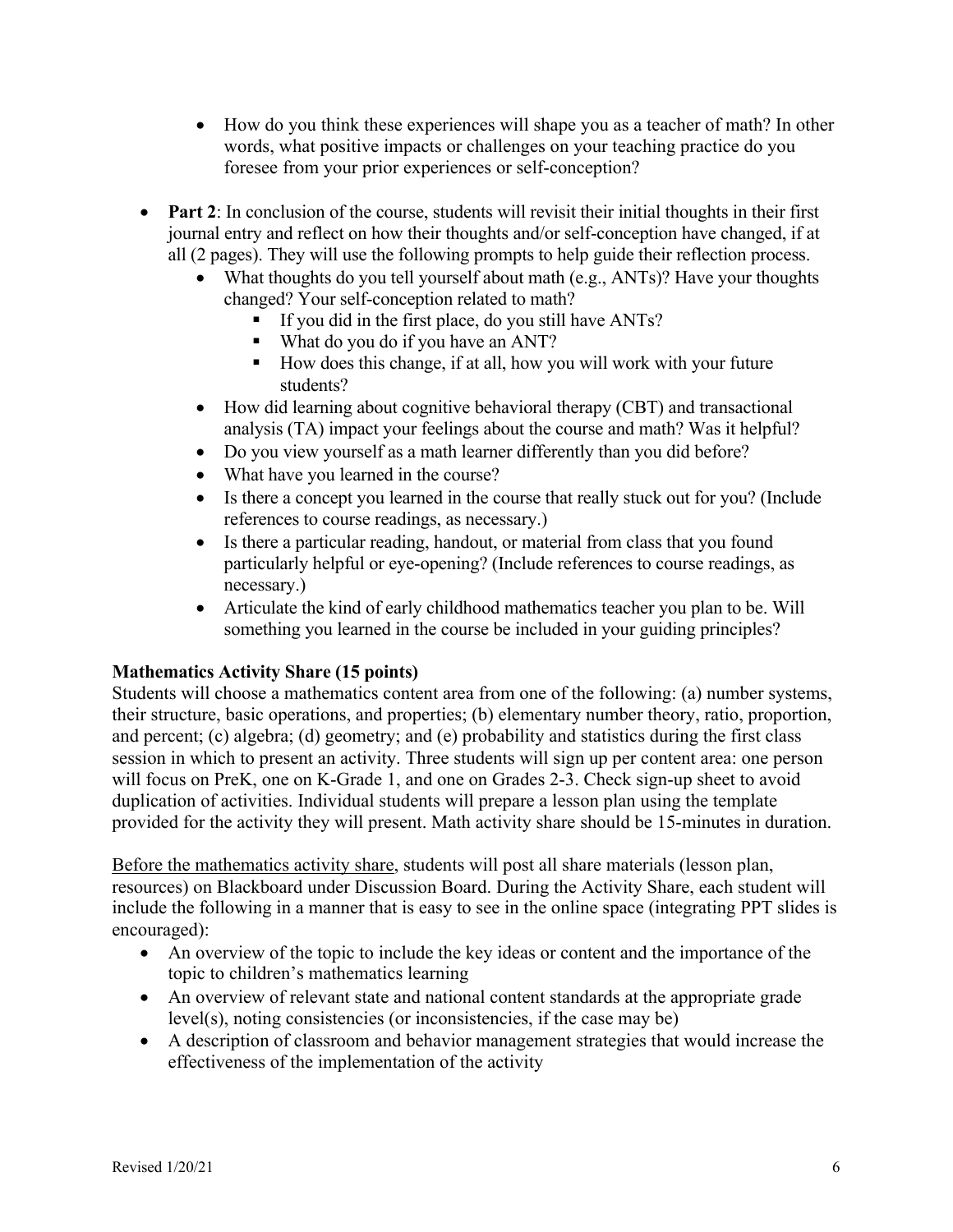- Materials appropriate to the activity (use own or borrow from the instructor; attempt to use items that can be found easily around the home; materials should be visually attractive and engaging for young learners)
- Modeling of the math concept (model yourself, do not use a video to do the teaching for you); It should be evident that the student has read the course material on the mathematics topic
- Modeling how to engage in the activity chosen for math concept. Math activity should be in-line with the type of math teaching practices we are learning about in the course (e.g., hands-on with materials, not a worksheet)
- Modeling of the math concept and activity should be role played as if student is the teacher and classmates are young learners in the class
- Preparation for how to adapt the activity for a range of learners
- A list of at least three resources related to teaching the topic that could include children's literature, websites, manipulatives or materials, or other teacher resources (at least one must be a relevant developmentally appropriate picture book and one must be an article from a practitioner journal (e.g., NCTM's *Teaching Children Mathematics*) on the topic)

### **Teaching Math Through Pictures Books Poster and Presentation (10 points)**

To engage in the core math content areas of (a) number systems, their structure, basic operations, and properties; (b) elementary number theory, ratio, proportion, and percent; (c) algebra; (d) geometry; and (e) probability and statistics in an appropriate interdisciplinary context, students will choose a picture book focused on a math concept. They will make an electronic poster that includes the following information: title, author, possible math concepts explored within the text, appropriate age/grade level, relevant standards, a meaningful quote, instructions and diagram(s) for a relevant interactive activity for children, and a rationale (no more than one double-spaced page) for decisions made, including citations of at least two course readings. Students should have materials for the activity available to show classmates during presentation. Students will present their posters to classmates during an in-class poster session. Students will upload an electronic copy of the poster to Blackboard in addition to their rationale.

### **Research Brief and Presentation: An Inquiry Into Evidence-Based Practices (15 points)**

In two-person partnerships, students will identify a question of interest related to the teaching of mathematical concepts to diverse young learners. Each student will conduct a literature search to identify four research articles (eight total per pair) related to the question published in peerreviewed journals. Each student will read the articles identified in the literature search.

Student partners will prepare and share with classmates a two-page, single-spaced research brief, including the reference list, that presents the findings of four of the research studies read and analyzed (each student will choose two of the articles for which to write summaries). Students will follow APA style and will include the following:

- An introduction that presents the question, describes the mathematical concept that is the focus of the inquiry, and provides an overview of the research
- A paragraph summary for three research articles, including (a) a brief description of the participants, (b) a brief summary of the methods, and (c) an overview of the findings (Each student will be responsible for drafting two of the summary paragraphs. They will be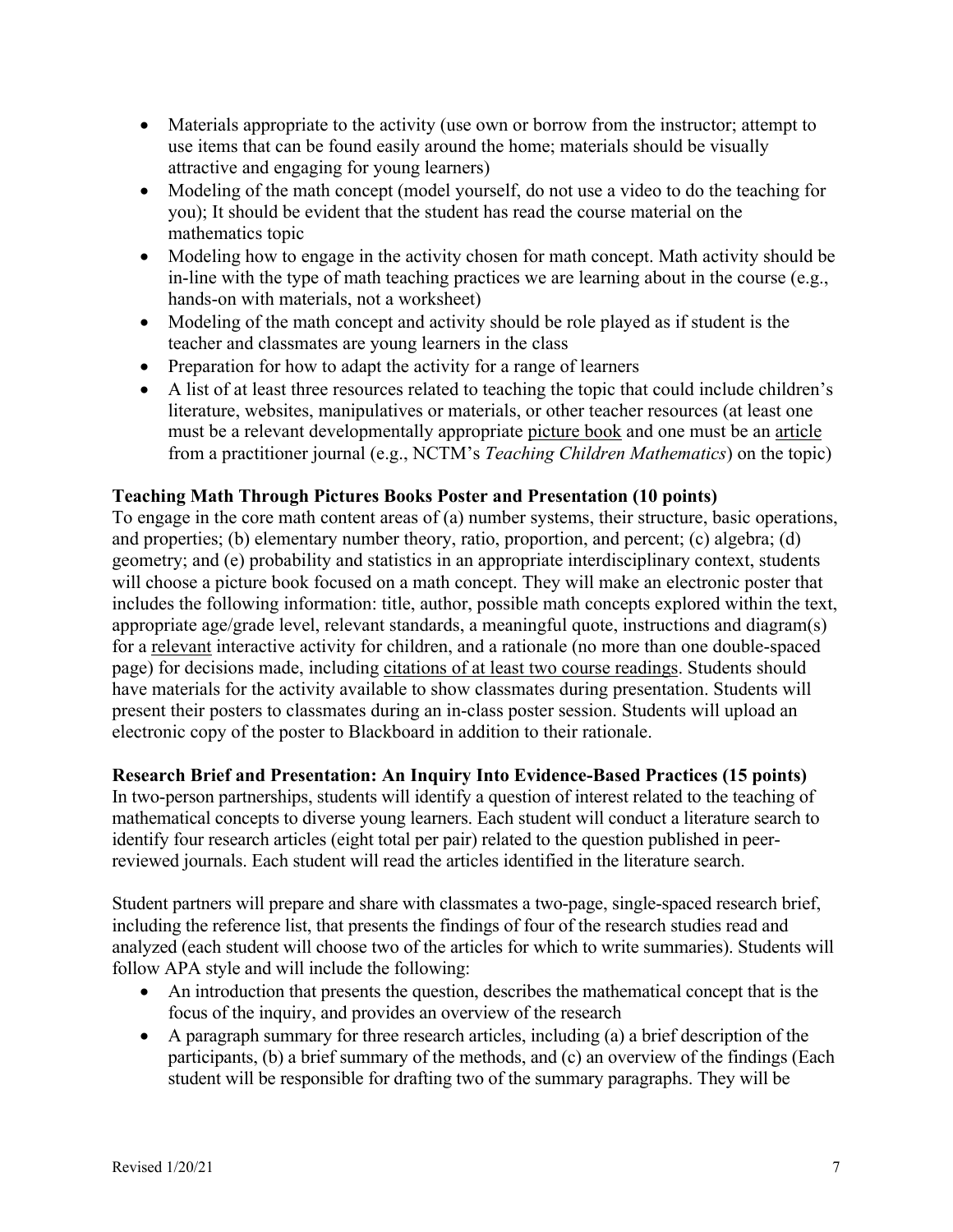responsible for reviewing and providing feedback on their partner's two summary paragraphs.)

- A conclusion that summarizes what the research says about teaching the selected mathematical concept to diverse young children
- Citations within the brief to support the evidence presented
- A bibliography, including the four articles summarized plus the additional four articles read

As part of the inquiry process, students will use the research synthesis to inform their *mathematics implementation lesson and reflection* assignment.

Partners will present their research brief in class. Students will prepare a PowerPoint presentation to share their inquiry into evidence-based practice. Students will summarize what the research says about teaching the selected mathematical concept to diverse young children. Slides will include (a) title slide, (b) introduction to line of inquiry, (c) overview of the studies (i.e., participants, methods, findings), (d) implications for practice, and (e) references.

#### **Online Mathematics Lesson Implementation and Reflection (25 points)**

Due to the Coronavirus pandemic, schools across the country closed last spring forcing teachers to shift learning to alternative and online. In an effort to make learning in the course relevant and meaningful, this assignment is to convert a math lesson to a video-recorded asynchronous learning experience. In the same two-person Research Brief partnerships, students will use what they learned during their inquiry into evidence-based practices to choose a developmentally appropriate math lesson for prekindergarten learners in one of the core math content areas as defined by *Virginia's Foundation Blocks of Early Learning*, the *Virginia Math Standards of Learning*, and the *National Council of Teachers of Mathematics Standards* from either the course textbooks or Virginia Department of Education or Math Innovations websites. They will evaluate the lesson in light of what the research suggests and decide what, if any, adaptations need to be made to the lesson plan.

The lesson can be for any target grade level between PreK to third grade. The recorded lesson should be between 8 to 15 minutes (not to exceed 15 minutes). *The recorded lesson should sound as though the student is speaking to children who are the age of your target audience, not a class of adult learners*. Visuals should be presented in a manner that is easy to see in the online space (integrating PPT slides is encouraged). Background information about the lesson, learning standards, and modifications for the lesson should be included in the lesson plan. Partners will act as sounding boards, review the recorded lesson, suggest modifications, and take reflective notes that he/she will share with his/her partner. Students will submit a link to their videorecorded lesson and written reflection in three parts.

• *Planning the Lesson (10 points).* The first part of the reflection will be due before the experience and will include how the lesson was selected; a list of relevant standards; how course readings support the selection of the lesson plan and plans to teach; what adaptations were made, if any, to the lesson plan and why; how students prepared to implement the video-recorded lesson: and what they will have the children submit to show their learning (e.g., a photo of their math layout with materials, a completed student recording sheet with words, pictures, and numbers, a video of them solving the problem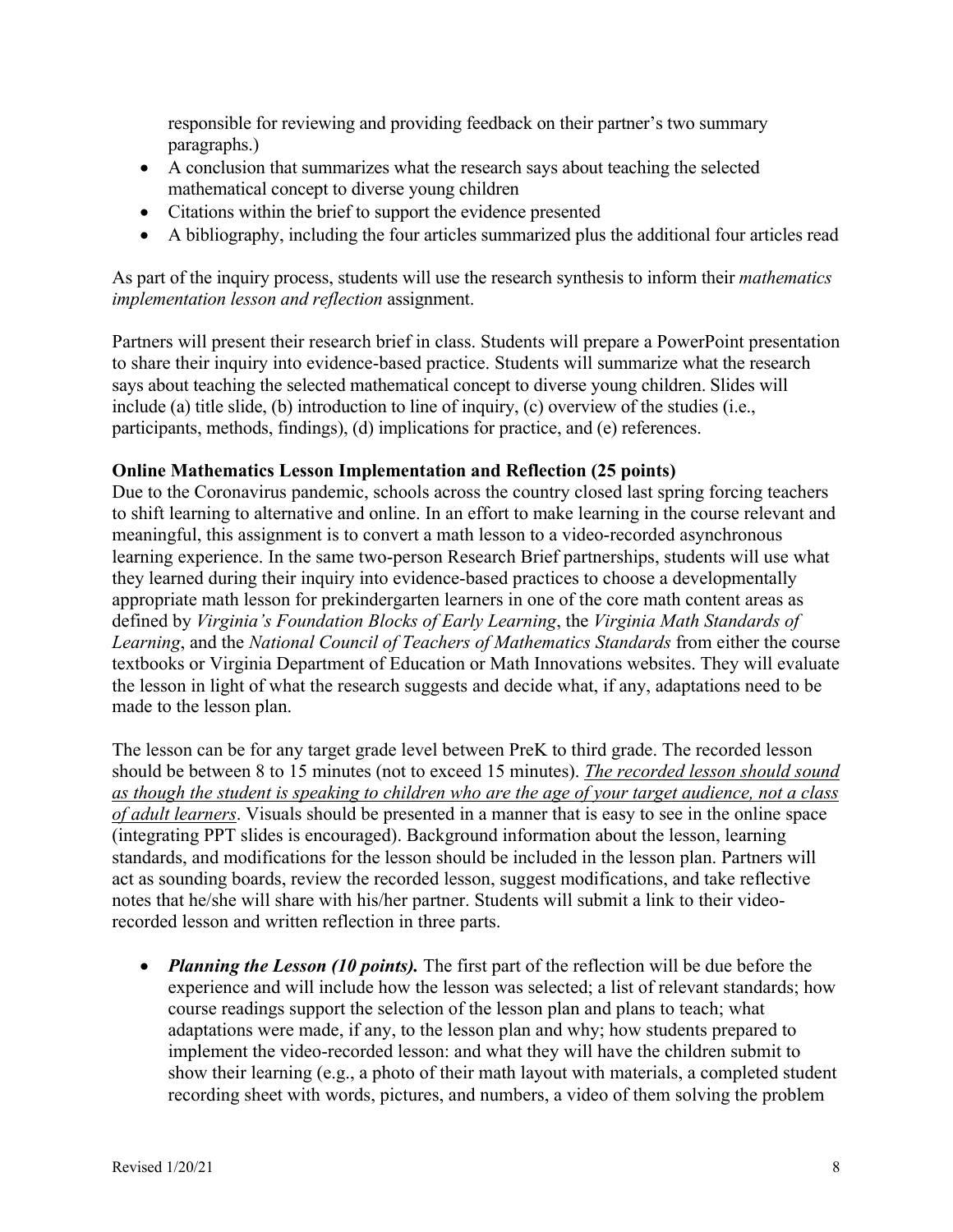or doing the math activity). Students will include tips for maintaining a safe environment for their target audience. In this part, students will be assessed on their preparation of the necessary materials for the video-recorded lesson (think about what materials children, and you, have access to at home). They will prepare a list of alternative materials. Partners will write and submit this reflection individually, but should work supportively and collaboratively. (2 to 3 double-spaced pages)

- *Collecting Data (5 points).* The second part of the reflection will be due before the experience and will include (a) a statement about ethical considerations as they plan for data collection and (b) a plan for collecting quantitative and qualitative data, including the "assignment" or student work that the young learners will turn in for evaluation (e.g., on Google Classroom). Partners will develop a teacher's checklist to be uses to collect data about the children's learning. Partners will write and submit this part individually, but should work supportively and collaboratively. (1 page double-spaced, plus the created teacher's checklist).
- *Reflecting on the Lesson (10 points).* The third part of the reflection will be due with a link to the video-recorded lesson (e.g., a link can be generated from any number of platforms, including YouTube, OneDrive, Google Drive, etc.) and will include a reflection on how the lesson went (what went well, what could have been done differently/better for next time), key learnings, and "aha" moments. Students will provide specific linkages to course readings examined for the inquiry to show how evidencebased practices were used. They will conclude the reflection by providing recommendations for next steps to this math lesson for supporting children's understanding of the science concept and extending their learning. Partners will engage in reflective discussions about the implementation of the video-recorded lesson, but will submit written reflections independently. (3 double-spaced pages)

### • **Other Requirements**

### **Attendance and Participation (25 points)**

Because active participation and engagement are imperative for optimal learning, preparation for and participation in in-class and online activities will be evaluated based on the following criteria:

- Students attend class, arrive on time, and stay for the entire class period.
- Students notify the instructor by email in the case of an absence.
- Students submit a 2-3-page written reflection of the content covered (e.g., recorded class session, course readings, content on Blackboard) of any missed class. Reflection is due within 1 week after an absence.
- Students use laptops and personal devices for instructional purposes only.
- Students complete readings and prepare for class activities prior to class as evidenced by their ability to discuss and write about the concepts presented and examined in the texts as well as participate fully in related activities.
- Students are actively involved in in-class and online learning experiences as evidenced by (a) participating in all activities, (b) engaging in small- and large-group discussions, (c)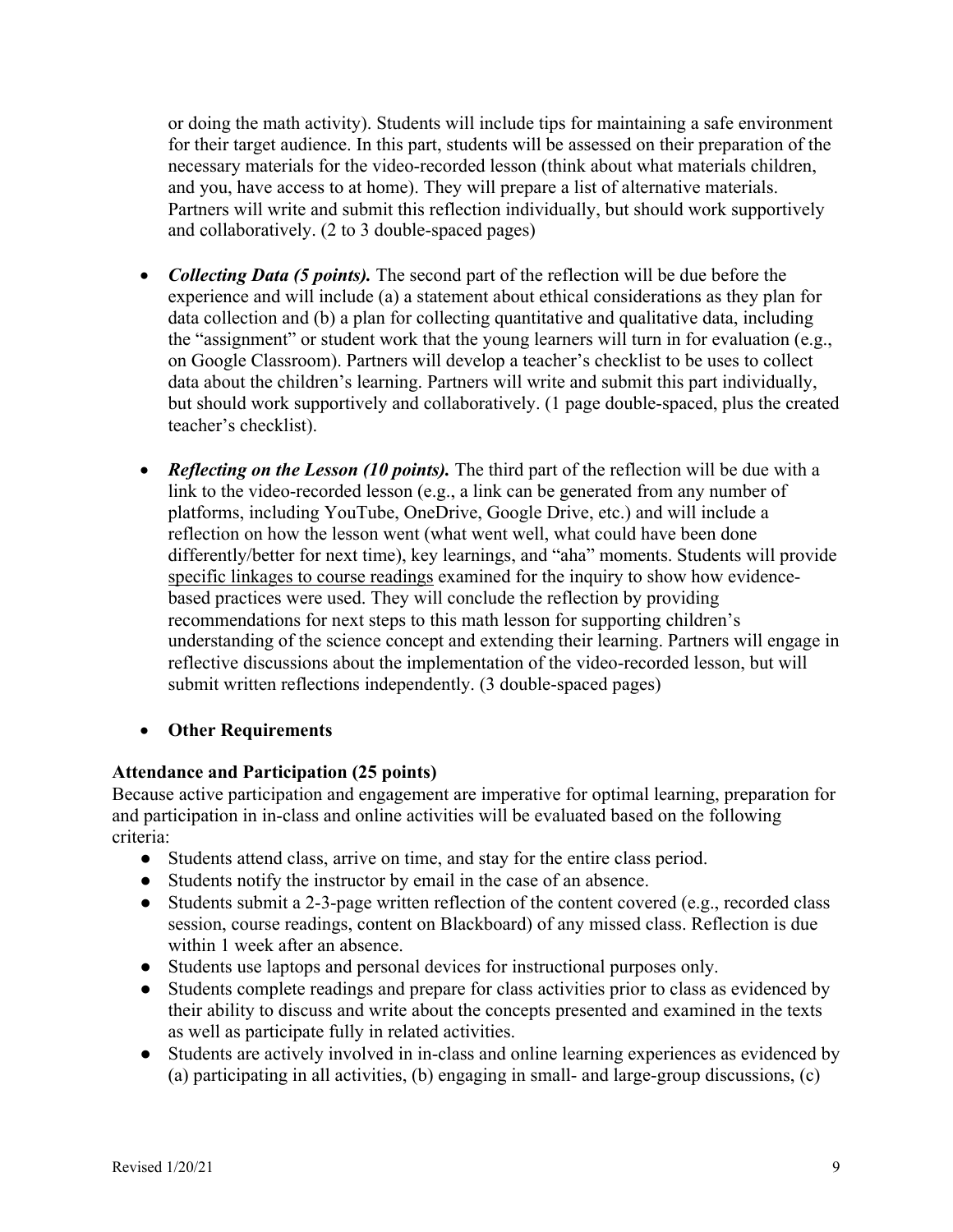completing written work related to the activities, and (d) supporting the participation and learning of classmates.

- Students show evidence of critical reflective thinking through in-class and online discussions, activities, and written reflections.
- Students display professional dispositions at all times while interacting with the instructor and other students.
- Students complete participation activities across the semester that complement the scheduled course topic. Instructors will periodically collect artifacts from the activities. Students in attendance and who actively engage in the learning experience will receive credit for their efforts. Graded participation activities are not announced and are implemented at the discretion of the instructor.
- Students submit attendance and participation self-evaluation.

### **Written Assignments**

All formal written assignments will be evaluated for content and presentation. The American Psychological Association, Seventh Edition (APA) style will be followed for all written work. All written work unless otherwise noted must be completed on a word processor and should be proofread carefully. (Use spell check!) If students are not confident of their own ability to catch errors, they should have another person proofread their work. When in doubt, they should check the APA manual. Students may consult the Writing Center for additional writing support.

Students will do the following:

- 1. Present ideas in a clear, concise, and organized manner. (Avoid wordiness and redundancy.)
- 2. Develop points coherently, definitively, and thoroughly.
- 3. Refer to appropriate authorities, studies, and examples to document where appropriate. (Avoid meaningless generalizations, unwarranted assumptions, and unsupported opinions.)
- 4. Use correct capitalization, punctuation, spelling, and grammar.
- 5. Type the paper with double spacing, indented paragraphs, 1-inch margins all around, and 12-point Times New Roman font.
- **Grading**

 $A = 95-100$   $A = 90-94$   $B = 87-89$   $B = 80-86$   $C = 70-79$   $F = 70$ Incomplete (IN): This grade may be given to students who are passing a course but who may be unable to complete scheduled coursework for a cause beyond reasonable control.

All CEHD students are held to the university grading policies as described in the Academic Policies section of the current catalog, which can be accessed at http://catalog.gmu.edu. Those students seeking Virginia initial teaching licensure must earn a B- or better in all graduate licensure coursework.

### **Professional Dispositions**

Students are expected to exhibit professional behaviors and dispositions at all times. See https://cehd.gmu.edu/students/policies-procedures/.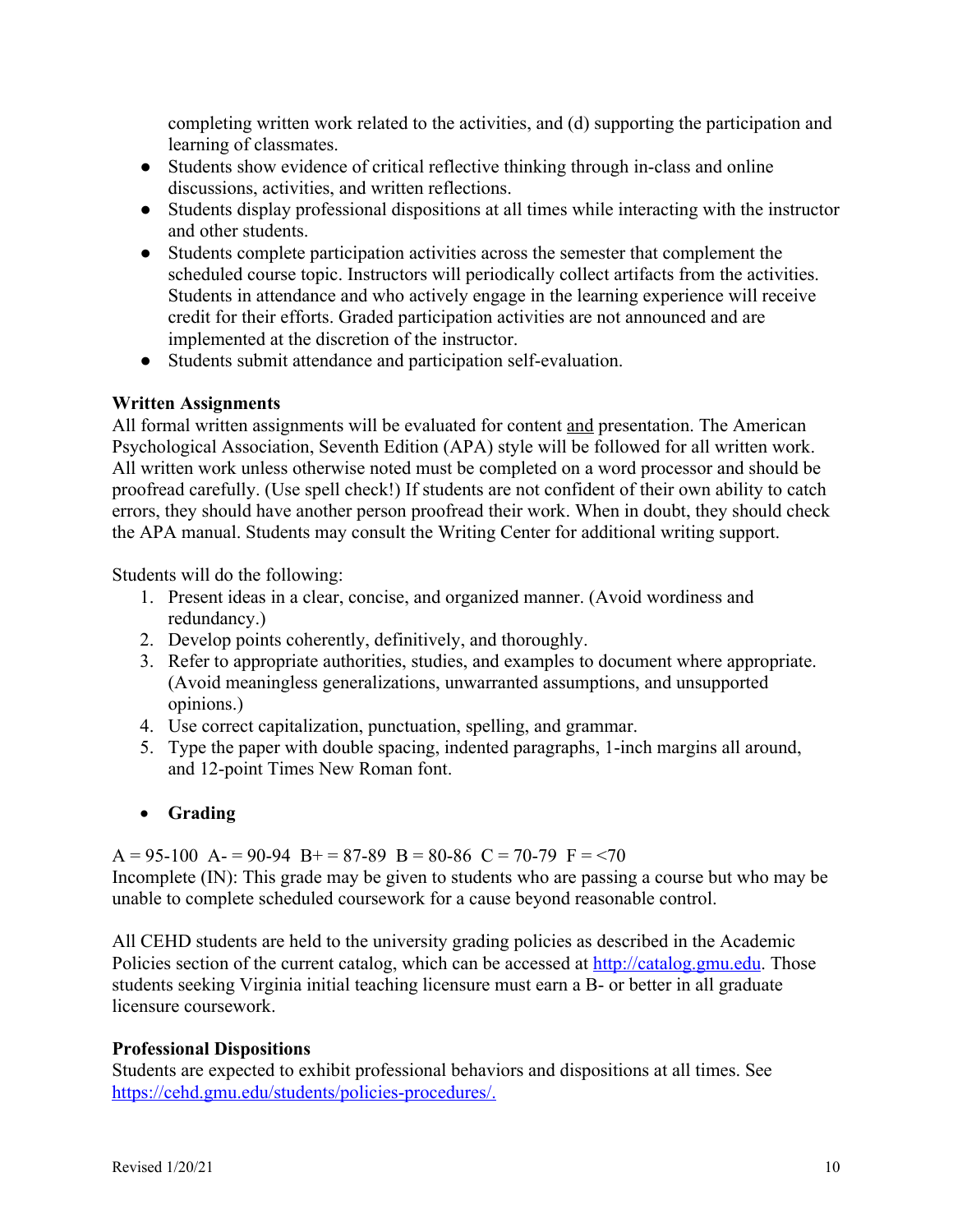# **Class Schedule**

| <b>Date</b> | <b>Topics</b>                                                                                                                                                                                                                                                                                                                                                       | <b>Readings &amp; Assignments</b>                          |
|-------------|---------------------------------------------------------------------------------------------------------------------------------------------------------------------------------------------------------------------------------------------------------------------------------------------------------------------------------------------------------------------|------------------------------------------------------------|
| Week 1      | Cognitive Aspects of Math                                                                                                                                                                                                                                                                                                                                           | Van de Walle et al., Chapter 1                             |
| Jan 28      | Meaningful Math                                                                                                                                                                                                                                                                                                                                                     | Copley, Chapter 1                                          |
|             | Being a Reflective, Collaborative<br><b>Teacher of Mathematics Committed</b><br>to Continuous Learning<br>Introducing the Core Math Content<br>Areas<br>Number systems, their<br>structure, basic operations,<br>and properties<br>Elementary number theory,<br>ratio, proportion, and percent<br>Algebra<br>Geometry<br>Probability and statistics                 |                                                            |
| Week 2      | <b>Relevant Learning</b>                                                                                                                                                                                                                                                                                                                                            | Van de Walle et al., Chapter 2                             |
| Feb 4       | Theories/Theorists                                                                                                                                                                                                                                                                                                                                                  | Copley, Chapter 2                                          |
|             | <b>Constructivist Environments to</b><br><b>Support Mathematics Learning</b>                                                                                                                                                                                                                                                                                        | Readings on Blackboard:<br>Why Do Americans Stink at Math? |
|             | Reflecting on Past and Current<br>Experiences with Mathematics and<br>the Implications for Teaching<br>Inquiry into Evidenced-Based<br>Practices for Teaching the Core Math<br><b>Content Areas</b><br>Presentation by the Educational<br>Librarian on conducting literature<br>searches and ethical considerations<br>for selecting and using research<br>findings | Due to Bb by 2/4 – Personal<br><b>Journal Part 1</b>       |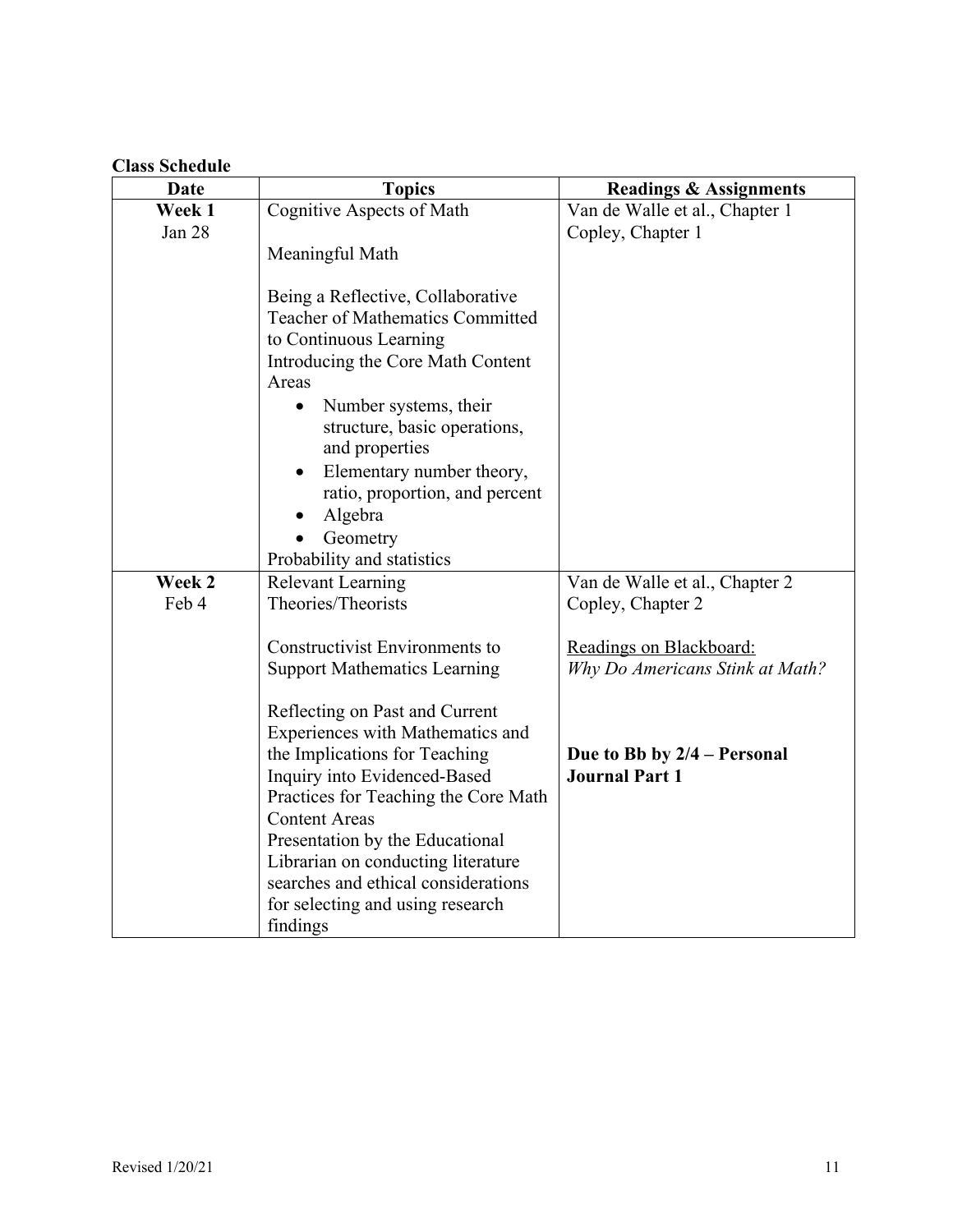| Week 3 | Mathematics Content Knowledge for           | Van de Walle et al., Chapter 3           |
|--------|---------------------------------------------|------------------------------------------|
| Feb 11 | Teaching and Learning                       |                                          |
|        |                                             | Virginia's Early Learning                |
|        | Mathematics Content Standards as            | <b>Foundation Building Blocks,</b>       |
|        | the Foundation for Teaching                 | Virginia Mathematics Standards of        |
|        | Mathematics:                                | Learning, National Mathematics           |
|        | Virginia's Foundation Blocks for            | <b>Learning Standards</b>                |
|        | Early Learning, Virginia Standards          |                                          |
|        | of Learning for Mathematics,                | Readings on Blackboard:                  |
|        | <b>National Mathematics Learning</b>        | <b>Implementing Portfolio Assessment</b> |
|        | <b>Standards</b>                            |                                          |
|        | Formal and Informal Assessment              |                                          |
|        | <b>Strategies to Describe Diverse Young</b> |                                          |
|        | Children's Understanding of                 |                                          |
|        | <b>Mathematics Concepts</b>                 |                                          |
|        |                                             |                                          |
|        | Analyzing and Interpreting Data to          |                                          |
|        | Inform Instruction and for Progress         |                                          |
|        | Monitoring                                  |                                          |
| Week 4 | Mathematics Instruction and                 | Van de Walle et al., Chapter 4           |
| Feb 18 | Assessment to Develop the Five              | Copley, Chapter 3                        |
|        | Processes of Mathematical                   |                                          |
|        | Understanding                               | Readings on Blackboard:                  |
|        | Reasoning mathematically,                   | <b>Modeling Problem-Based</b>            |
|        | solving problems,                           | <i>Instruction</i>                       |
|        | communicating mathematics                   |                                          |
|        | effectively, making                         |                                          |
|        | mathematical connections,                   |                                          |
|        | and using mathematical                      |                                          |
|        | models and representations at               |                                          |
|        | different levels of complexity              |                                          |
|        | Sequential nature and vertical              |                                          |
|        | progression of mathematics                  |                                          |
|        | Differentiating Instruction                 |                                          |
|        |                                             |                                          |
|        | Collaborating with Other                    |                                          |
|        | Professionals                               |                                          |
|        |                                             |                                          |
|        | Generating Questions to Guide               |                                          |
|        | Inquiry of Evidence-Based Practices         |                                          |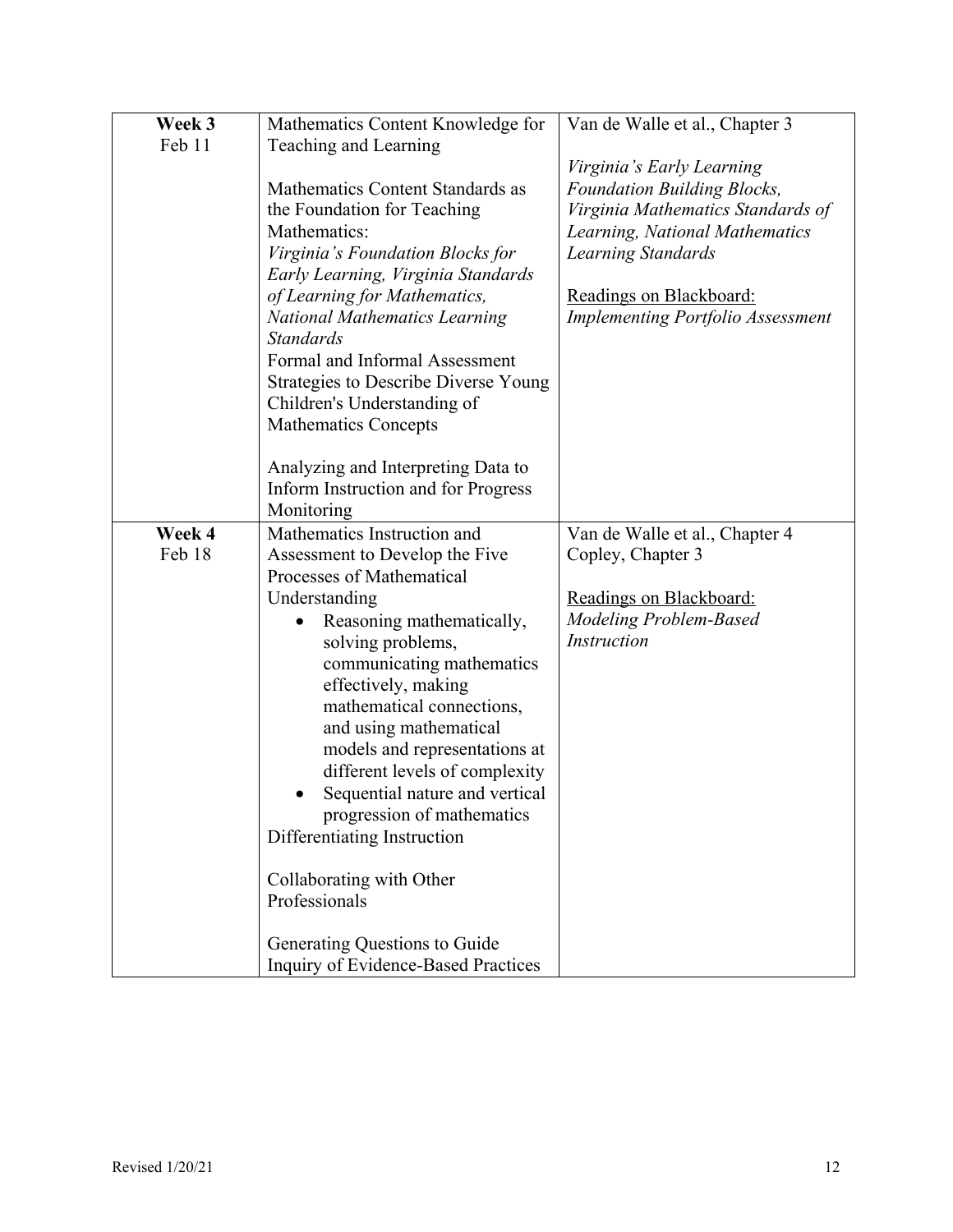| Week 5           | Role of Mathematics in Culture and                                                                                                                                                                                                                                                                                                                         | Van de Walle et al., Chapters 5 & 6                                                                   |
|------------------|------------------------------------------------------------------------------------------------------------------------------------------------------------------------------------------------------------------------------------------------------------------------------------------------------------------------------------------------------------|-------------------------------------------------------------------------------------------------------|
| Feb 25           | Society                                                                                                                                                                                                                                                                                                                                                    |                                                                                                       |
|                  | Cultures and the development of<br>$\bullet$<br>mathematics<br>Mathematics experiences to<br>$\bullet$<br>promote equity and respond to<br>cultural, linguistic, and ability<br>diversity<br>Collaborating with Professional<br>Partners                                                                                                                   | Due to Bb by $2/25 -$ Teaching<br><b>Math Through Picture Books</b><br><b>Poster and Presentation</b> |
|                  | Reading and Analyzing Research on<br><b>Evidence-Based Practices</b><br>Understanding who the participants<br>are, what methods were used, and<br>what the results or findings mean                                                                                                                                                                        |                                                                                                       |
| Week 6           | Collaborating with Families and                                                                                                                                                                                                                                                                                                                            | Van de Walle et al., Chapter 7                                                                        |
| Mar 4            | Communities                                                                                                                                                                                                                                                                                                                                                |                                                                                                       |
|                  | Role of family and community in<br>$\bullet$<br>mathematics<br>Using family and community<br>$\bullet$<br>knowledge, experience, and<br>resources in planning and<br>teaching mathematics                                                                                                                                                                  | Readings on Blackboard:<br><b>Multicultural Mathematics</b><br><b>Instruction</b>                     |
|                  | Analyzing and Evaluating Research<br>on Evidence-Based Practices                                                                                                                                                                                                                                                                                           |                                                                                                       |
| Week 7<br>Mar 11 | Assessment and Instruction<br>Sets<br>$\bullet$<br>Number systems and number<br>$\bullet$<br>sense<br>Basic operations and properties<br>Multiple representations of<br>mathematical concepts and<br>procedures<br>Instructional materials,<br>manipulatives, technologies<br><b>Mathematics Activity Share -</b><br><b>Number Sense &amp; Place Value</b> | Van de Walle et al., Chapters 8 & 9                                                                   |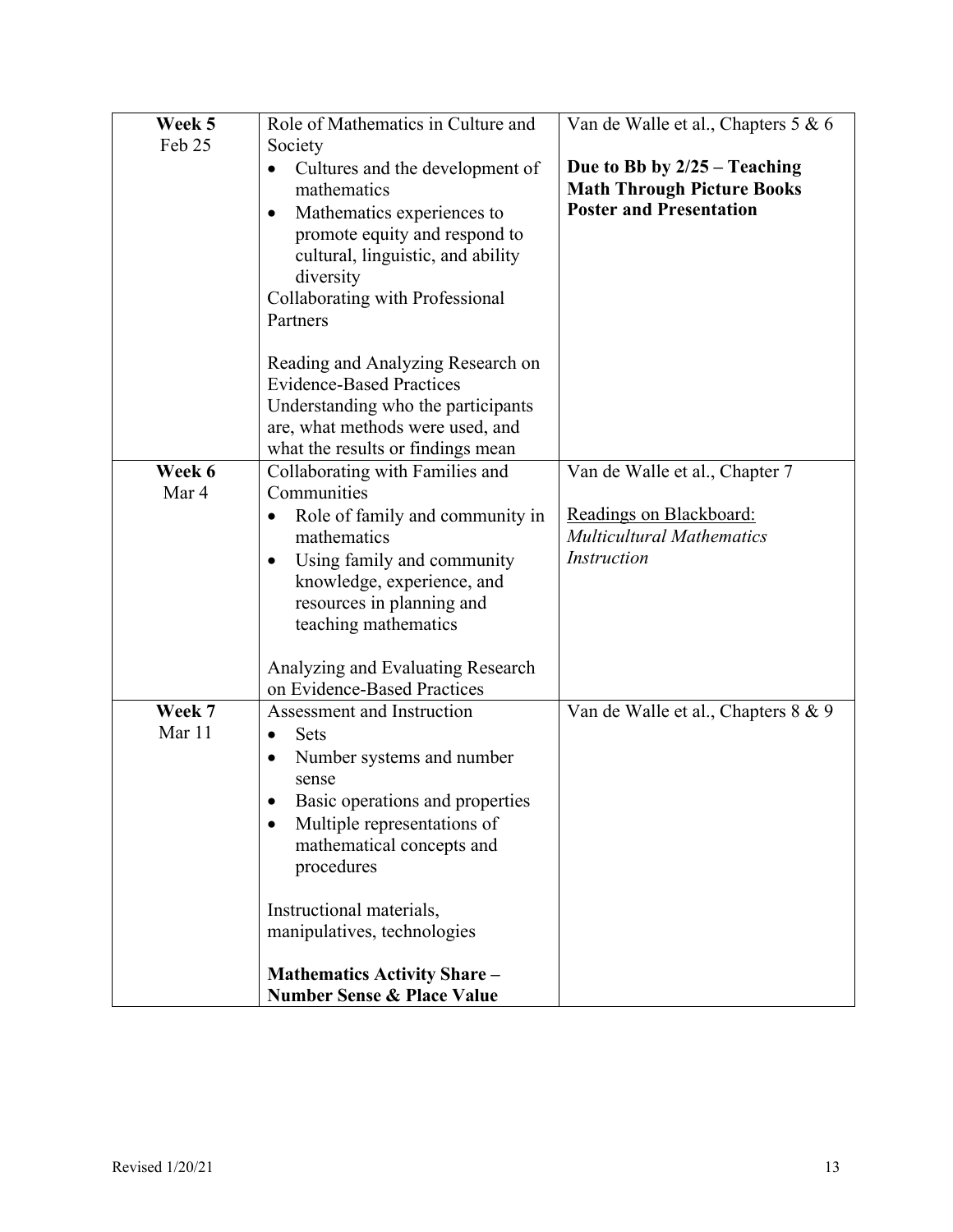| Week 8<br>Mar 18 | Assessment and Instruction<br><b>Basic</b> facts<br>$\bullet$<br>Whole number place value<br>$\bullet$<br>Multiple representations of<br>$\bullet$<br>mathematical concepts and<br>procedures<br>Instructional materials,<br>$\bullet$<br>manipulatives, technologies<br>Using Research to Make<br><b>Instructional Decisions</b><br><b>Mathematics Activity Share –</b><br><b>Operations &amp; Computation</b>                                                                                     | Van de Walle et al., Chapters 10 &<br>11<br>Copley, Chapter 4<br>Due to Bb by $3/18$ – Research<br><b>Brief: An Inquiry into Evidence-</b><br><b>Based Practices</b>                                                                                                 |
|------------------|-----------------------------------------------------------------------------------------------------------------------------------------------------------------------------------------------------------------------------------------------------------------------------------------------------------------------------------------------------------------------------------------------------------------------------------------------------------------------------------------------------|----------------------------------------------------------------------------------------------------------------------------------------------------------------------------------------------------------------------------------------------------------------------|
| Week 9<br>Mar 25 | Assessment and Instruction<br>Measurement<br>$\bullet$<br>Whole number computation<br>$\bullet$<br>Elementary number theory, ratio,<br>$\bullet$<br>proportion, and percent<br>Multiple representations of<br>$\bullet$<br>mathematical concepts and<br>procedures<br>Instructional materials,<br>$\bullet$<br>manipulatives, technologies<br>Planning and Preparing for<br>Instruction, Classroom Management,<br>and Guiding Behavior<br><b>Mathematics Activity Share -</b><br><b>Measurement</b> | Van de Walle et al., Chapter 12<br>Copley, Chapter 7                                                                                                                                                                                                                 |
| Week 10<br>Apr 1 | Preparing to Teach Mathematical<br>Concepts and Skills to Diverse<br>Prekindergartners<br>Assessment and Instruction<br>Patterns<br>$\bullet$<br>Algebraic reasoning<br>$\bullet$<br>Multiple representations of<br>$\bullet$<br>mathematical concepts and<br>procedures<br>Instructional materials,<br>$\bullet$<br>manipulatives, technologies<br><b>Mathematics Activity Share -</b><br>Patterns & Algebra                                                                                       | Van de Walle et al., Chapter 13<br>Copley, Chapter 5<br>Readings on Blackboard:<br><b>What Comes Next? The Mathematics</b><br>of Pattern in Kindergarten<br>Due to Bb by $4/1$ – Mathematics<br><b>Lesson Implementation and</b><br><b>Reflection: Parts 1 and 2</b> |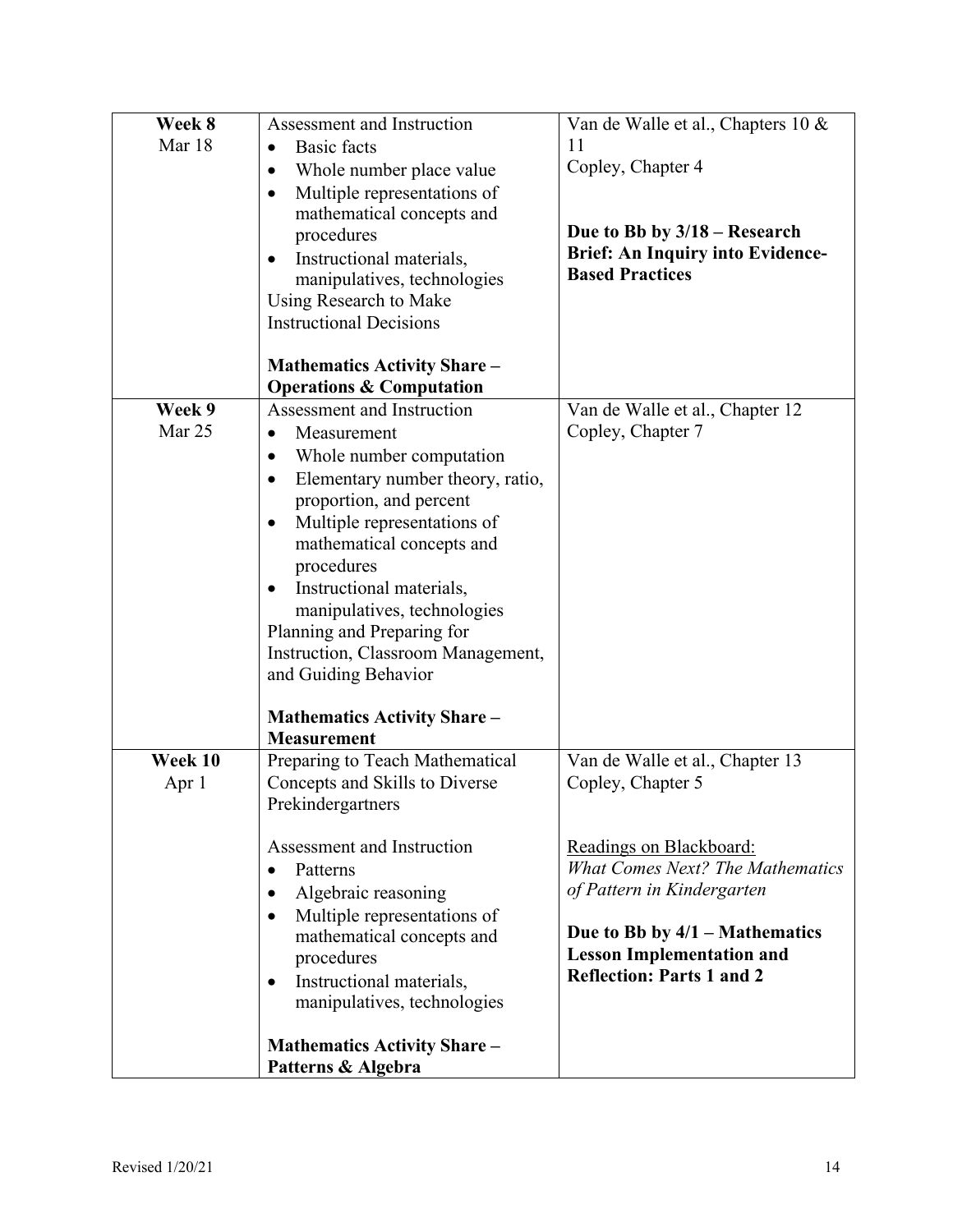| Week 11 | Assessment and Instruction                                                                                                                                                                                     |                                                                                        |
|---------|----------------------------------------------------------------------------------------------------------------------------------------------------------------------------------------------------------------|----------------------------------------------------------------------------------------|
|         |                                                                                                                                                                                                                | Van de Walle et al., Chapter 14                                                        |
| Apr 8   | Fractions<br>$\bullet$<br>Multiple representations of<br>$\bullet$<br>mathematical concepts and<br>procedures<br>Instructional materials,<br>$\bullet$                                                         | Readings on Blackboard:<br><b>Making Fractions Meaningful</b><br>Meaningful Technology |
|         | manipulatives, technologies<br><b>Mathematics Activity Share -</b><br><b>Fractions</b>                                                                                                                         |                                                                                        |
| Week 12 | Assessment and Instruction                                                                                                                                                                                     | Van de Walle et al., Chapters 15 &                                                     |
| Apr 15  | Geometry<br>$\bullet$                                                                                                                                                                                          | 16                                                                                     |
|         | Multiple representations of<br>$\bullet$<br>mathematical concepts and<br>procedures<br>Instructional materials,<br>$\bullet$<br>manipulatives, technologies<br><b>Mathematics Activity Share -</b><br>Geometry | Copley, Chapter 6                                                                      |
| Week 13 | Assessment and Instruction                                                                                                                                                                                     | Van de Walle et al., Chapter 17                                                        |
| Apr 22  | Probability and statistics<br>$\bullet$                                                                                                                                                                        | Copley, Chapter 8                                                                      |
|         | Multiple representations of<br>$\bullet$<br>mathematical concepts and<br>procedures<br>Instructional materials,<br>$\bullet$<br>manipulatives, technologies                                                    | Readings on Blackboard:<br>Zoos, Aquariums, and Expanding<br>Students' Data Literacy   |
|         | Data analysis<br>$\bullet$<br>Analyzing and Presenting Data                                                                                                                                                    | Due to Bb by $4/22$ – Mathematics<br><b>Lesson Implementation and</b>                  |
|         | <b>Mathematics Activity Share -</b><br><b>Probability &amp; Data Analysis</b>                                                                                                                                  | <b>Reflection: Part 3</b>                                                              |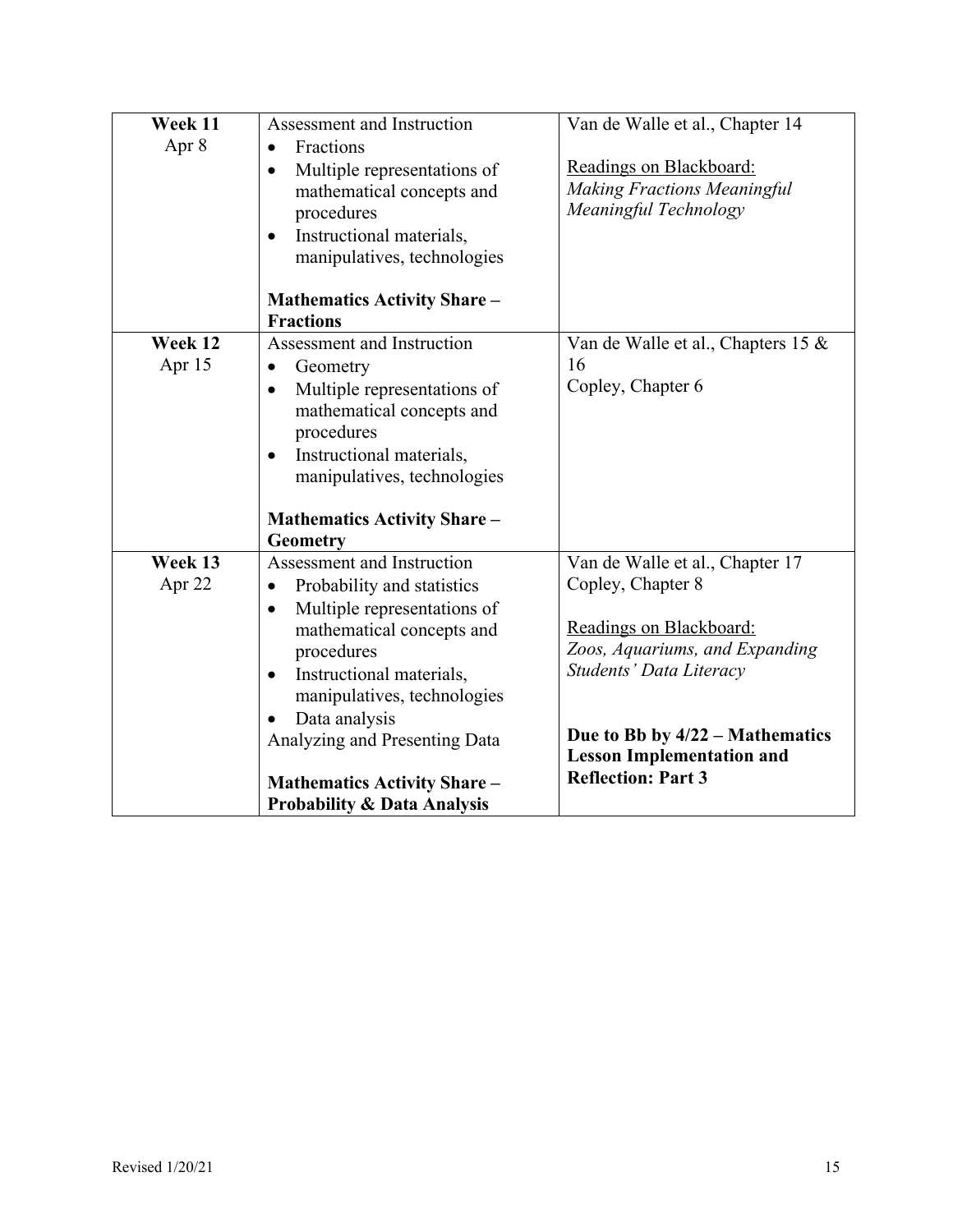| Week 14  | Appropriate Use of Calculators,                                                                                                                                                                                                                                     | Readings on Blackboard:                                                                                                        |
|----------|---------------------------------------------------------------------------------------------------------------------------------------------------------------------------------------------------------------------------------------------------------------------|--------------------------------------------------------------------------------------------------------------------------------|
| Apr $29$ | Technology, and Virtual                                                                                                                                                                                                                                             | Putting the "T" in STEM for the                                                                                                |
|          | Manipulatives                                                                                                                                                                                                                                                       | Youngest Learners                                                                                                              |
|          | Reflecting on the Mathematics<br>Lesson Implementation and<br>Implications for Filling the Role of<br>Mathematics Teacher for Diverse<br><b>Young Learners</b><br>Strategies for Children<br>Becoming mathematically literate<br>Thinking critically and creatively | Due to Bb by 4/29 – Personal<br><b>Journal-Part 2</b><br>Due to Bb by $4/29$ – Attendance<br>and Participation Self Evaluation |
|          | See the relationships between<br>$\bullet$<br>mathematics and other content<br>areas                                                                                                                                                                                |                                                                                                                                |
|          | Course Wrap-Up                                                                                                                                                                                                                                                      |                                                                                                                                |
| May 6    | Exam period $-$ No class meeting                                                                                                                                                                                                                                    |                                                                                                                                |

Note: Faculty reserves the right to alter the schedule as necessary, with notification to students.

### **Core Values Commitment**

The College of Education and Human Development is committed to collaboration, ethical leadership, innovation, research-based practice, and social justice. Students are expected to adhere to these principles: http://cehd.gmu.edu/values/.

### **GMU Policies and Resources for Students**

#### *Policies*

- Students must adhere to the guidelines of the Mason Honor Code (see https://catalog.gmu.edu/policies/honor-code-system/).
- Students must follow the university policy for Responsible Use of Computing (see https://universitypolicy.gmu.edu/policies/responsible-use-of-computing/).
- Students are responsible for the content of university communications sent to their Mason email account and are required to activate their account and check it regularly. All communication from the university, college, school, and program will be sent to students **solely** through their Mason email account.
- Students with disabilities who seek accommodations in a course must be registered with George Mason University Disability Services. Approved accommodations will begin at the time the written letter from Disability Services is received by the instructor (see http://ds.gmu.edu/).
- Students must follow the university policy stating that all sound emitting devices shall be silenced during class unless otherwise authorized by the instructor.

#### *Campus Resources*

• Support for submission of assignments to Tk20/VIA should be directed to tk20help@gmu.edu or https://cehd.gmu.edu/aero/tk20. Questions or concerns regarding